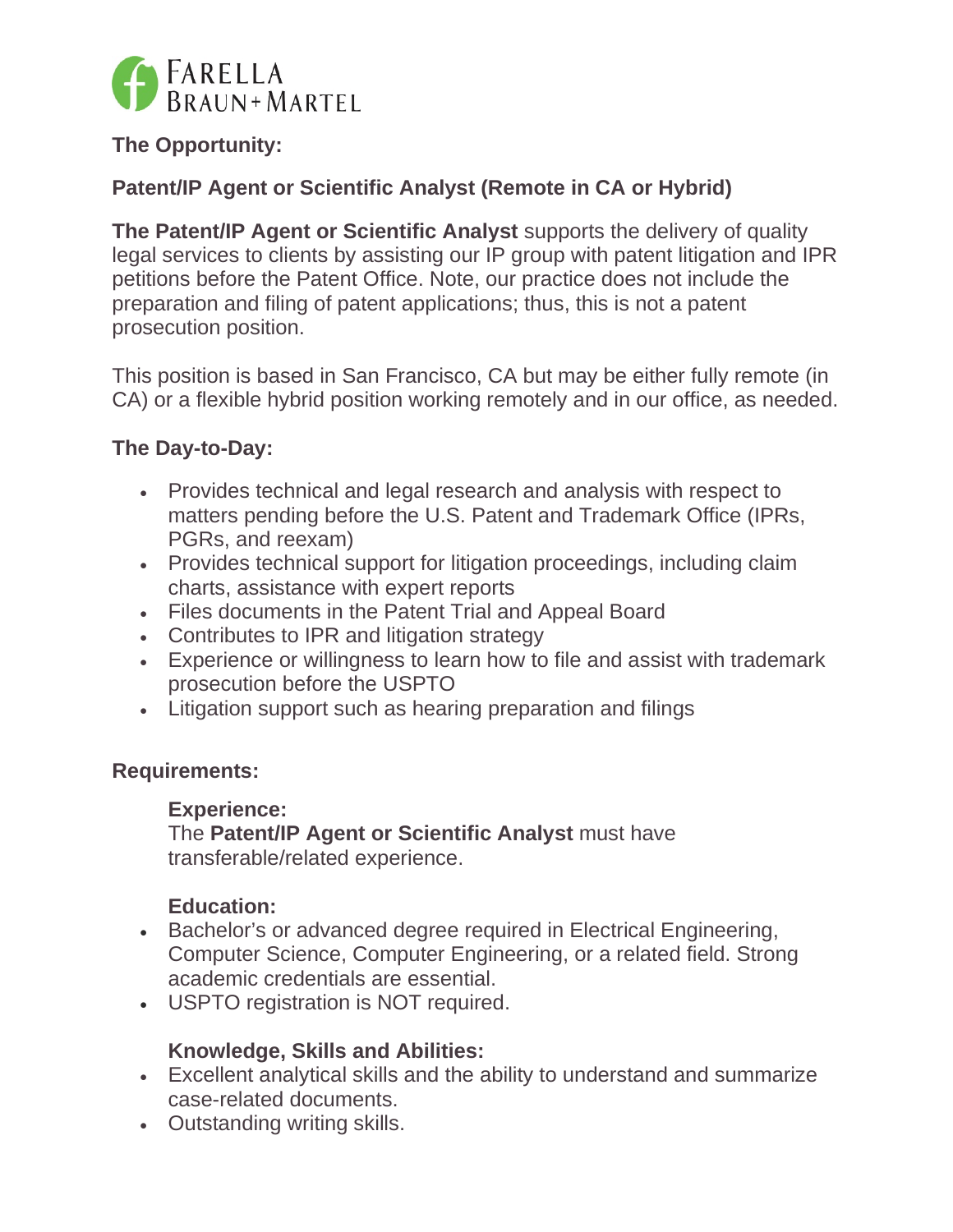

- Significant substantive knowledge of the procedures, terminology and documents, high degree of specialization in areas of expertise.
- Outstanding organizational skills.
- Proficiency in the use of Microsoft Office software (Word, Outlook, Excel).
- Ability to work effectively within a team environment and to work proactively.
- Strong time management skills and the ability to work under pressure in a fast-paced environment; ability to coordinate multiple tasks concurrently.

Please apply by sending your resume and cover letter to careers@fbm.com. Please also include a writing sample and transcript, or submit as requested.

## **What We Provide:**

\_\_\_\_\_\_\_\_\_\_\_\_\_\_\_

Farella supports all the members of our Farella family in achieving both personal satisfaction and professional accomplishment. Farella provides competitive salary and excellent benefits including comprehensive, medical, dental, vision, generous PTO, educational reimbursement and charitable contribution matching.

At Farella, we recognize that the contributions, individuality and diversity of all of our professionals are key to the firm's success and meeting the needs of our clients. And like our clients, we value attributes such as enthusiasm, character, and high ethical standards. In fact, these are core qualities in all the individuals who come to work with us—and in all those with whom you will work! The longevity of those in all positions at the firm speaks to the warm, collegial, professional and rewarding environment at the firm. Farella has for many years been named one of the Best Places to Work in the Bay Area by the *San Francisco Business Times* / *Silicon Valley Business Journal,* and placed #1 in our size category in 2021. We ranked the #4 Best Midsize Law Firm to Work For in the United States by Vault.

### **Who We Are:**

Farella Braun + Martel is a leading Northern California law firm representing corporate and private clients in sophisticated business transactions and complex commercial, civil and criminal litigation. Clients seek our imaginative legal solutions and the dynamism and intellectual creativity of our lawyers. We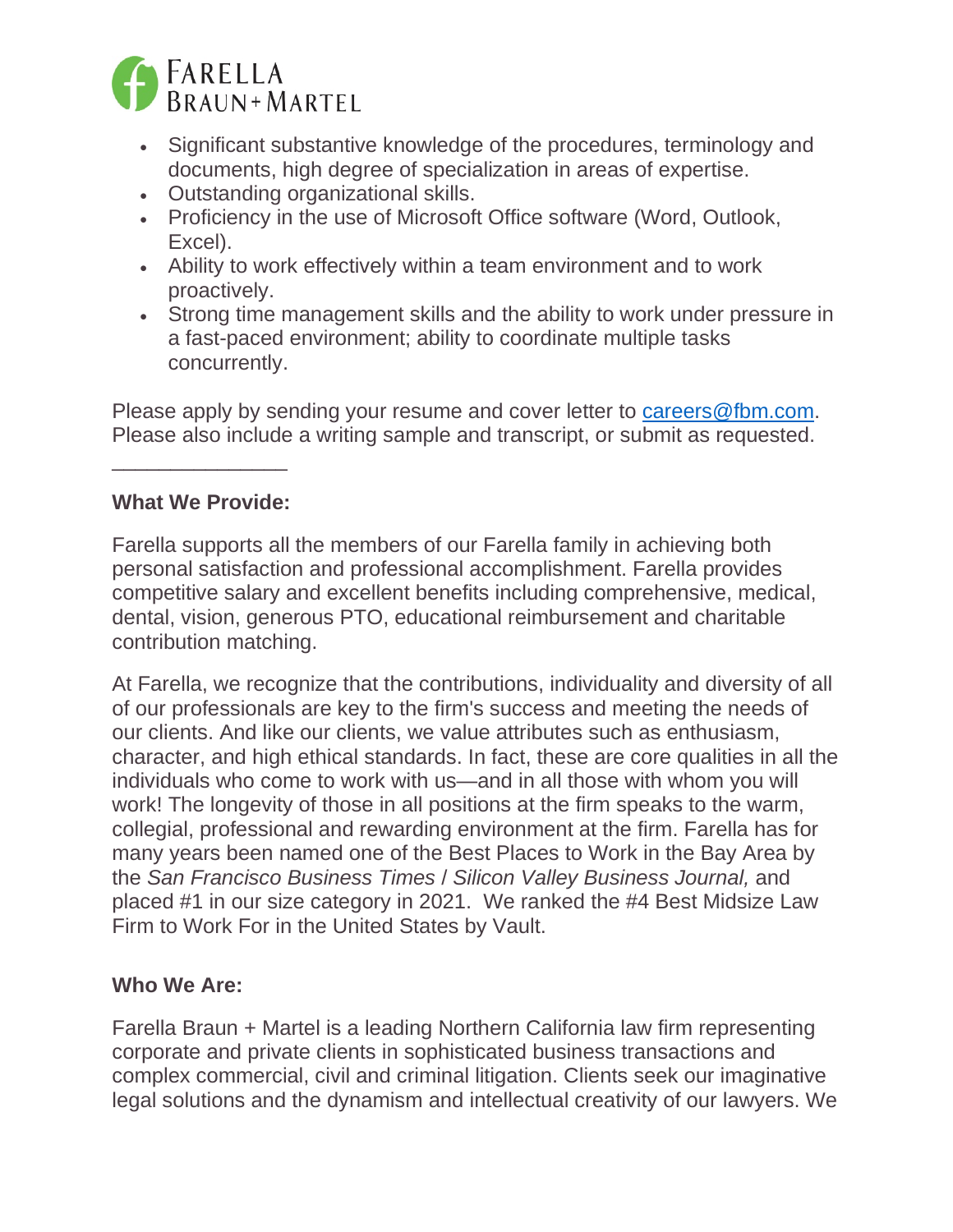

are headquartered in San Francisco and maintain an office in the Napa Valley that is focused on the wine industry.

Farella's commitment to supporting the industries of Northern California and our entrepreneurial responsiveness to the regional demands, have driven our growth and evolution. Nimbleness and opportunistic management have propelled our success through 60 years. From trial prowess in high-stakes litigation to utility-scale renewable energy project development and complex transactional expertise, Farella's clients rely on and appreciate our fierce focus on client service and high quality work. Farella has successfully fused the quality, experience and resources of large firms with the relationship, flexibility and personal attention associated with a mid-sized firm.

## **Commitment to Diversity, Equality + Inclusion**

We strive to ensure that everyone working at Farella feels like they belong. To that end, our recruiting, retention and practice development programs welcome, support and promote the interests of women, families and people of all ethnicities and sexual orientations. At Farella, we are committed to diversity, both as an ethical ideal and as a business imperative.

### **Recognition**

Farella has received industry and peer recognition equal to any firm in the country. Our attorneys include fellows of the American College of Trial Lawyers, American College of Appellate Lawyers, American College of Environmental Lawyers, American College of Coverage Counsel, College of Labor & Employment Lawyers, and American College of Investment Counsel. Farella has been named among *Law360*'s California Powerhouses, featured on the *National Law Journal*'s Midsize Hot List.

#### **Green Business**

In 2006, Farella was the first major law firm in San Francisco to obtain certification as a green business by the San Francisco Green Business Program, recognizing the firm for meeting the program's stringent environmental standards. We received our fourth Green Business certification in 2020.

*Farella is committed to equal employment opportunity and providing reasonable accommodations to applicants with physical and/or mental disabilities. We value and encourage diversity and solicit applications from all qualified applicants without regard to race, color, gender, sex, age, religion, creed, national origin, ancestry, citizenship, marital status, sexual orientation, physical or mental disability, medical condition, military and veteran status,*